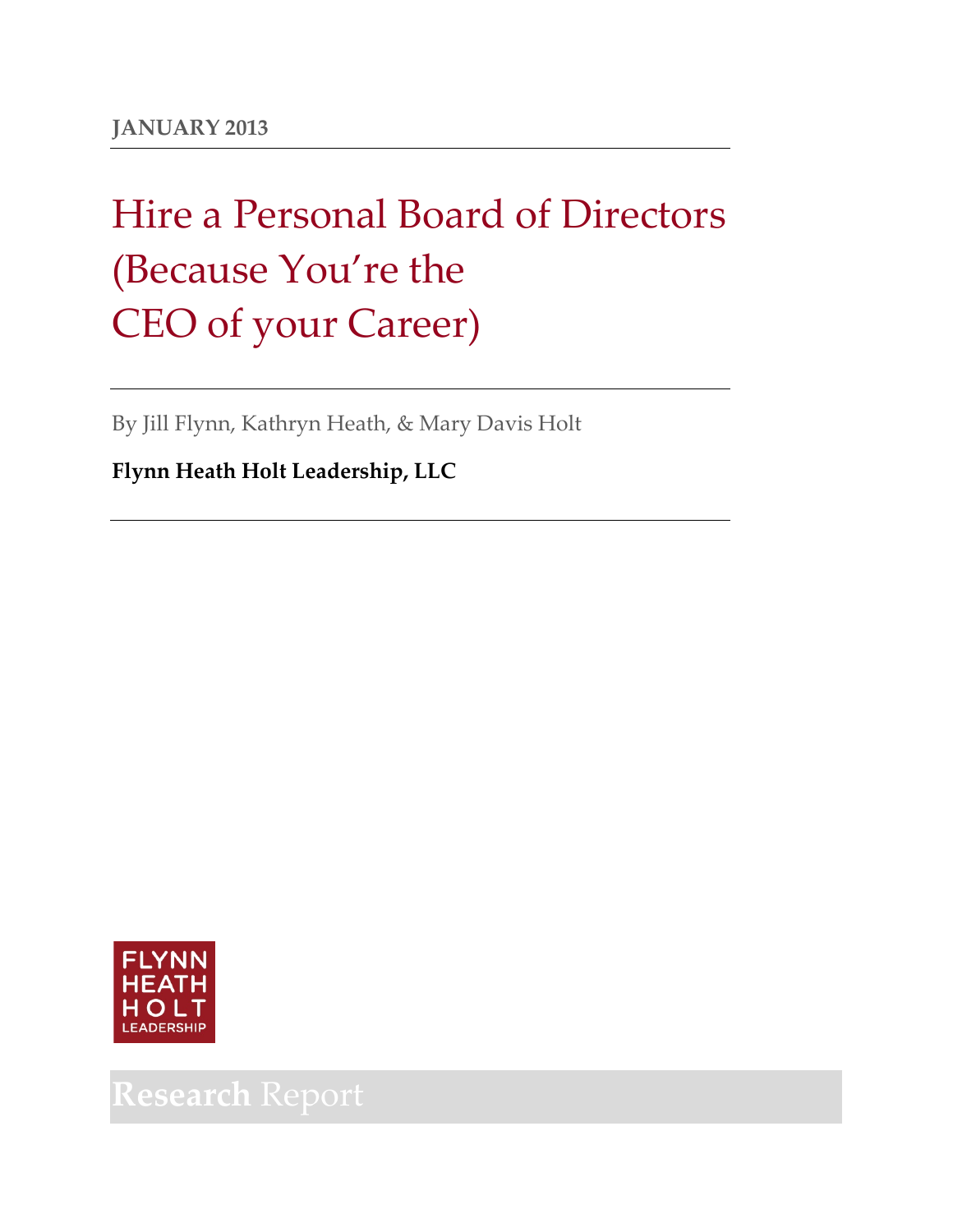*Run your career like a business. Get help from smart people from the start. You need their input to develop a smart strategy to make your business succeed.* –– Successful career woman

*You need to build a coalition around you to propel your career. A couple of mentors aren't enough.* –– SVP [big financial services company]

*Although mentors are not easy to find these days, they still can be an invaluable asset to your career. Don't pin all your hopes on one.*  –– Jim Billington *Harvard Management Update*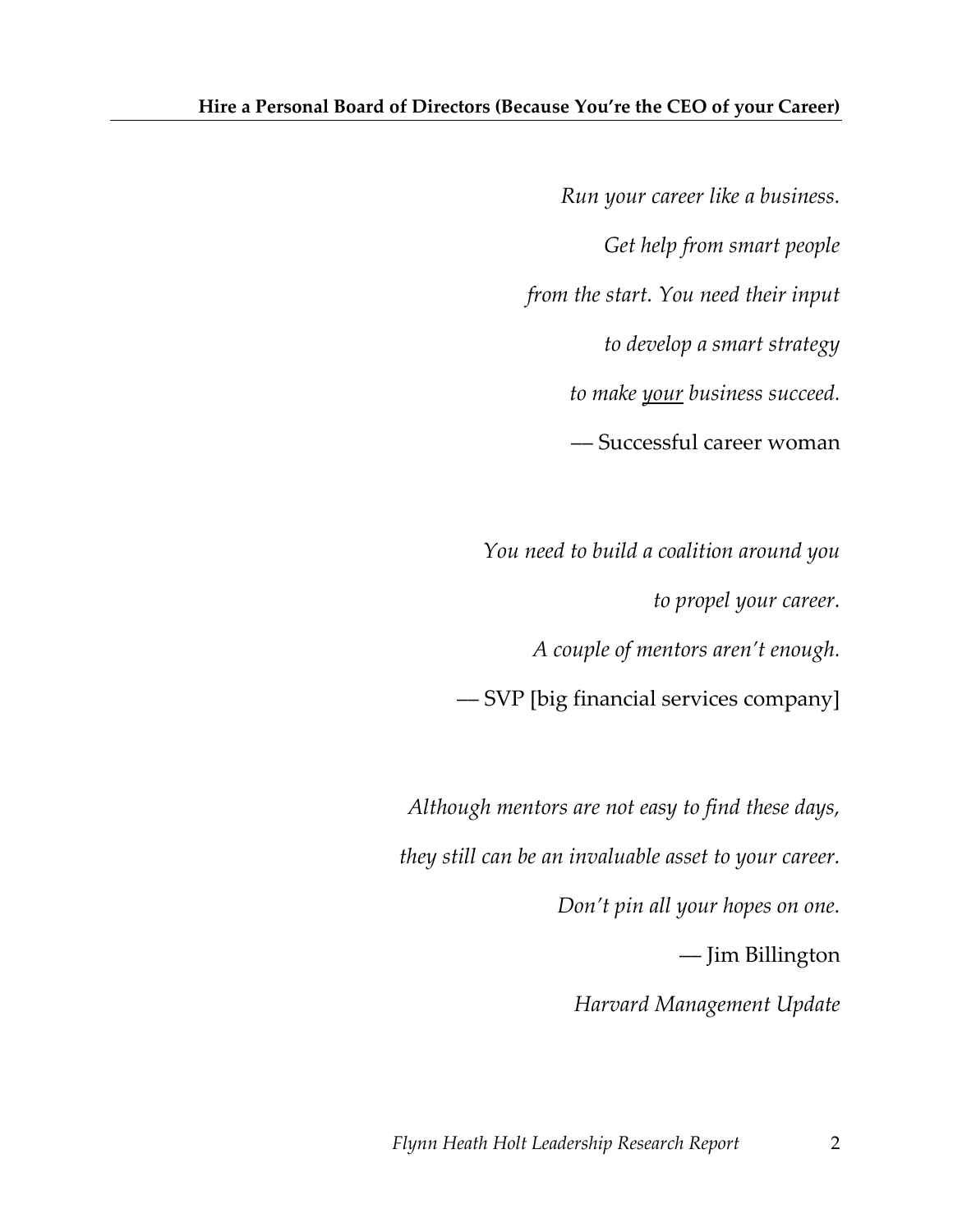# **VICKI'S STORY**

Vicki was a manager at a national publishing company in New York. She had worked in this publishing firm for 15 years, steadily climbing the corporate ladder, and aspired to be a vice president. Because she had excellent operational skills, and knew the company, the people, and the processes –– and how to influence others –– Vicki was asked to head up a division as co-director with a man coming in from the outside who had strong financial skills.

Vicki worked with this man for seven months in a collaborative, cooperative way, doing what she believed the company had asked her to  $do - to$  use their combined strengths to help the division succeed. She also was asked to spearhead the especially difficult task of cutting the division's expenses. She formed a group to develop recommendations to the senior executives on how expenses could be taken out of the division, including some deep staffing cuts.

Midday on the day she successfully presented her cost-cutting findings to the senior executives she returned to her office and a memo on her desk. The man who had been her partner in heading the division had been promoted to vice-president. Vicki was hurt, mad, and confused. She burst into tears.

Most of us women just put our heads down and work, work, work … and hope that we get noticed. We don't look up often enough to strategize about our careers. It is often a surprise when male peers get promoted ahead of us. There is a lesson here: Great businesses focus on strategy, not just on execution … and great careers must focus on strategy also. Your career is a business –– and you're the CEO. You're running this business, the product is you, and you need sound advice from as many perspectives as you can get to be able to craft a winning strategy. Let other people help you. Let multiple mentors help you, not just one person.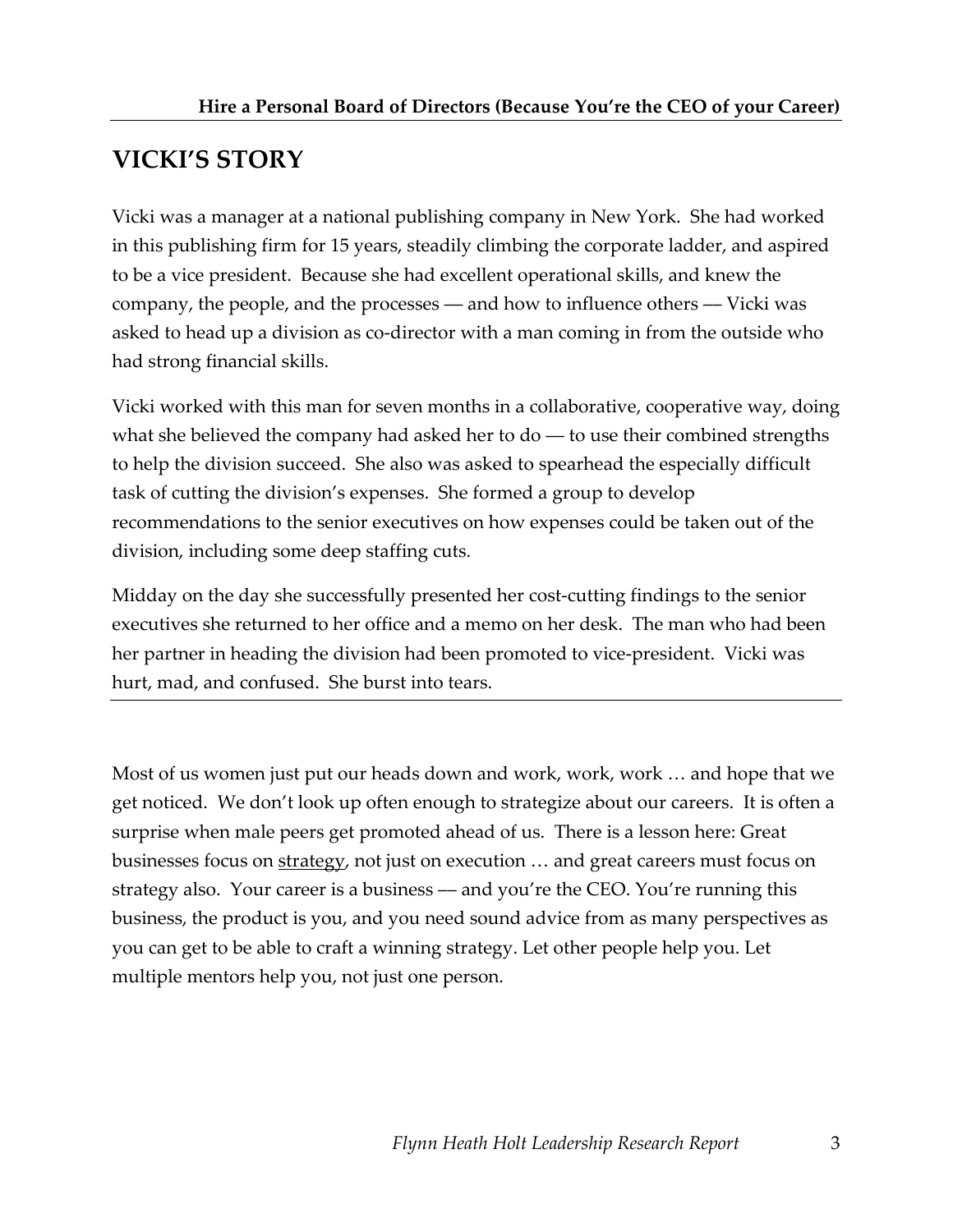# **MEET YOUR MENTOR, IT'S A BOARD**

A personal board of directors is the group of people that you go to for support and advice on advancing your career. Ideally they are people who have a strong personal and professional interest in seeing you succeed. Though we call it your "board of directors," this isn't a group that ever meets around a conference table — it's just five to seven carefully selected individuals that you can rely on to strategize with you as you navigate the sometimes maze-like paths of your career.

A mentor is great to have, especially when you're first starting out. Many highachieving women say they couldn't have gotten where they did without one. As you

# *Inside Secret*

*A personal board of directors is …*

- *5 -7 people*
- *Individuals whom I trust and respect*
- *Influential in my company or the industry*
- *People I want to learn from*
- *Able and willing to advocate for me*

#### *A board is not …*

- *A "group" that "meets"*
- *My "lunch bunch"*
- *Responsible for my career success*

work your way into the higher ranks and take on ever-changing and more demanding roles, though, you really need more than one person to advise you, sponsor you, coach you, teach you, and open doors for you.

A personal board of directors is like having multiple mentors. Think about it this way: If you're serious about getting to the top, you need to tap into the broadest possible base of experience and insight. You need noholds-barred advice and feedback from people who are more seasoned than you are and can view your career with some objectivity. You need to hear lots of different viewpoints. Plus, the builtin power of a board is the close attention you pay to selecting its members; in making your choices, you deliberately choose people who have the experience, perspective, and connections you will need. It's also vital to have people who care about you on your board, people who want to help you.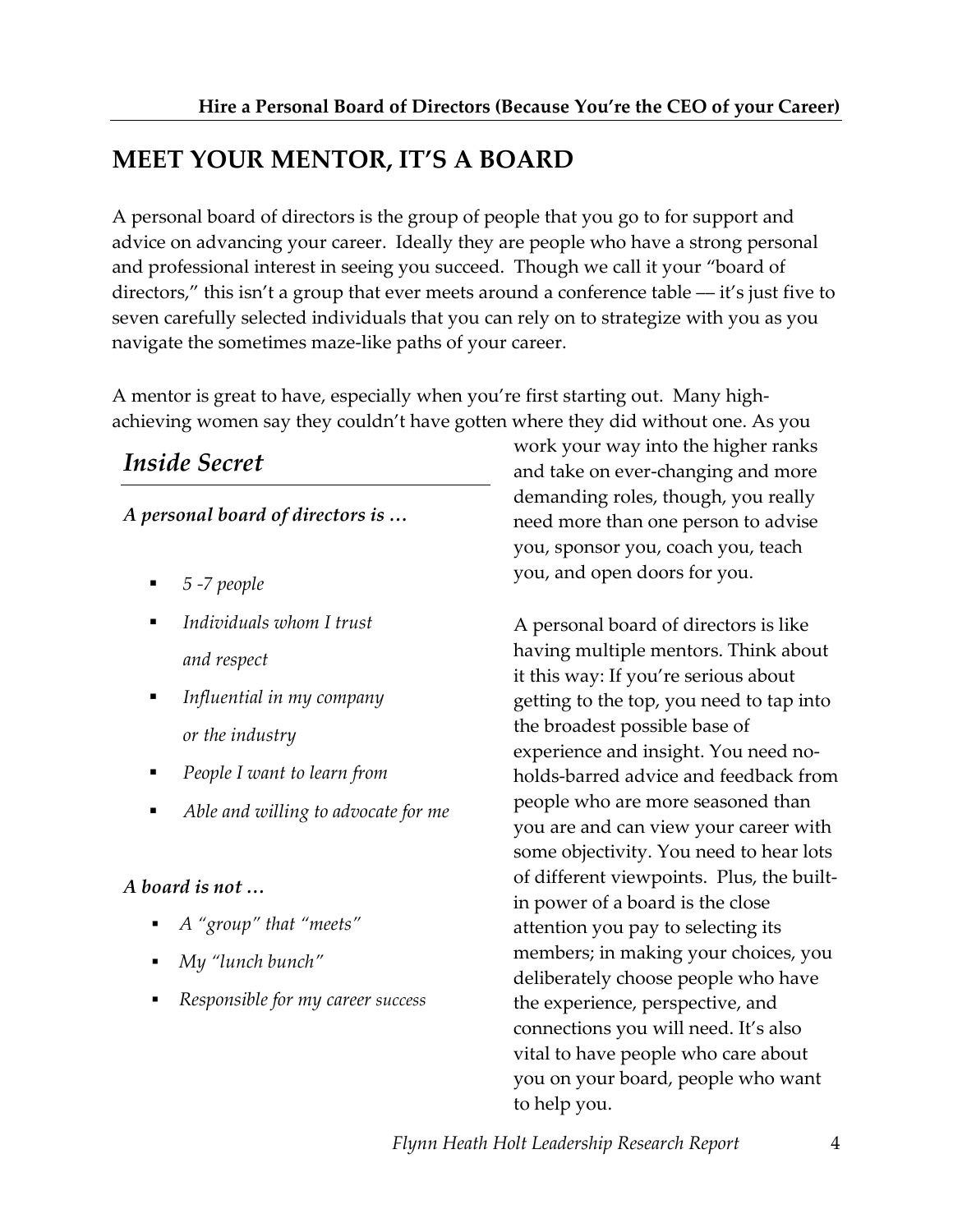# **WHAT CAN A BOARD DO FOR YOU?**

Remember Vicki? We left her in tears at the beginning of the chapter, when her codirector was promoted and she wasn't. After she dried her eyes, Vicki went about the business of getting advice from her board to work for her.

Vicki started calling some of the people on her board of directors and talking to them about what had happened. She got good advice about what to do next, and saw that she had many different options. Vicki decided that first off she wanted to go see the publisher and tell him how she felt.

The next day, she called the publisher's administrative person, who was on her board of directors and had given her very good advice before on how to manage the boss. She told Vicki to come upstairs right then to talk to the publisher –– while she was still mad and hurt. Vicki mustered up her courage, went into the publisher's office, and told him why she should be a vice-president; she reviewed all the things she had done in taking on the new division and explained why she was so indignant about what had happened.

"Vicki, I didn't know that you wanted to be a vice-president!" the publisher said. You've never told me that." He said to her, "What would you think of this?" as he handed her a memo saying that she also had been promoted to vicepresident.

That promotion wasn't happenstance. Several people on Vicki's board of directors had gotten the word to the publisher the day before that Vicki was hurt and angry about her colleague's promotion. It was only then that the publisher realized that he should have made Vicki a vice-president too.

Vicki's board members not only gave her sound advice on how to deal with her situation. They also seized the moment to communicate her aspirations and disappointment to the publisher and to lobby him to promote her too. If you are thoughtful and thorough about the way you put your board together (more about that later), your board members will always willing to help you with whatever career issues you're facing.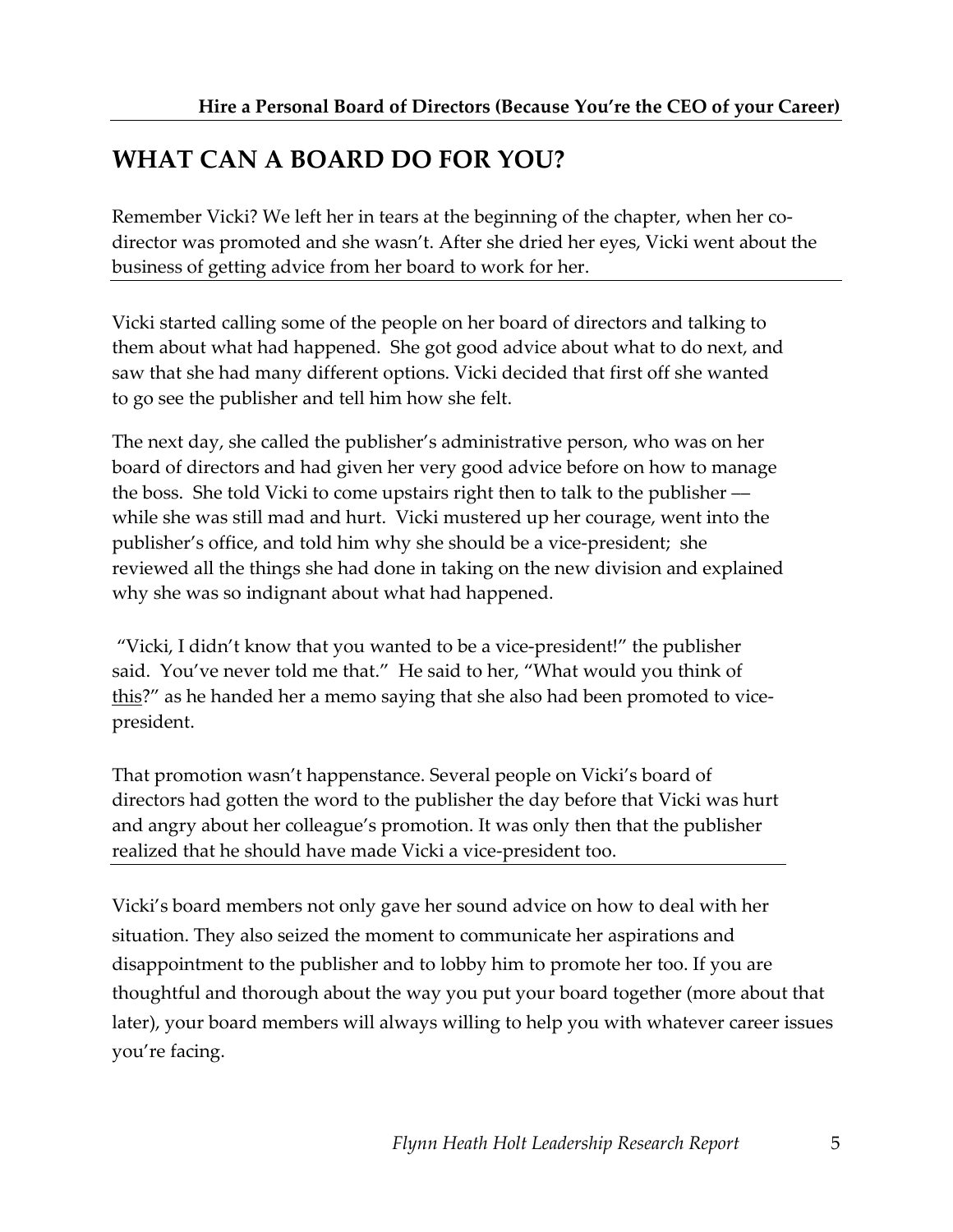Like the venerable Jedi master Yoda in *Star Wars*, your board advisors are wise people whom you want to connect with regularly to learn from, to get support from, to get feedback from about your choices and plans, to connect you to other sources of advice, and on and on. The contributions your board can make to your career are limited only by your imagination … and your courage to ask!

Here are just a few specific things your board might do for you.

# **Make Connections**

You already have your own network of people you talk to, share information with, and refer business to –– and vice versa. Your board of directors expands your network many-fold. In fact, their networks become your networks. When you ask, "Who do you know who …?" each person on your board can put you in touch with a new and different universe of people, connections you couldn't possibly make as quickly and easily on your own.

*Linda was a talented and ambitious young tax advisor who wanted to be promoted to partner in her firm. While attending one of our business development workshops she put together an action plan to develop more new business for her firm –– although she wasn't sure she knew exactly how to go about it. Returning home from the workshop Linda was delayed at the airport for several hours due to bad weather. Most people would say that this was bad luck, but Linda says it's one of the best things that happened to her.* 

*While she was walking around the airport, Linda caught sight of Denny, a woman who had been a panelist at the workshop she had just attended. Although Linda hadn't met Denny at the workshop, she went up to her and said that she had enjoyed her comments and stories as a panelist. Linda asked Denny if she would like to sit down for a while to share more stories and perhaps give her some advice. "Sure!" Denny said. And, as they say, the rest is history.* 

*As Denny and Linda got to know one another waiting for the weather to lift, Linda thought to herself that Denny would be a great addition to her personal board of directors.*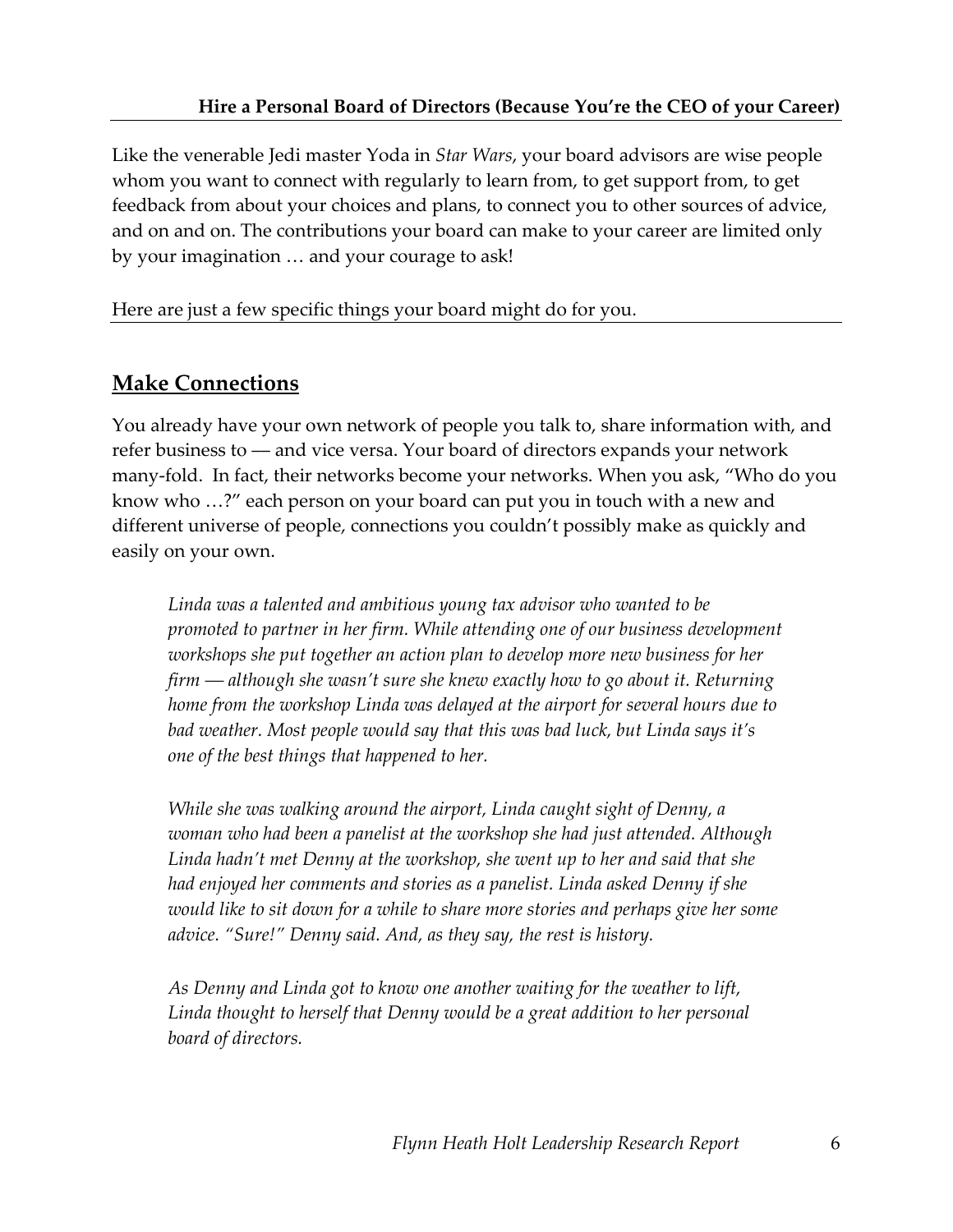*She told Denny about her action plan to develop new business for her firm, voiced some of her doubts about her ability to make it happen, and asked Denny if she had any guidance. Denny's response was to invite Linda to come to California and "shadow" her to see what she did to develop business.* 

*A few weeks later, Linda cleared her calendar to travel to California to shadow Denny for a week. While Linda was there, Denny gave Linda a list of people who might be helpful to her in developing new business. Then Denny went even further. She made introductory calls to the people on the list asking them to spend time with Linda.* 

*Being a conscientious and ambitious young woman, Linda followed up with each of the contacts. A couple, but not all, of them led to new business. They all led to new relationships, and Linda has done a good job keeping these new contacts in her ever-expanding professional network. And yes . . . Linda is on her firm's list to be promoted to partner this year, and Denny still plays a very active and helpful role on Linda's personal board of directors.*

## **Open Doors**

A board not only creates a whole new web of connections for you. Every person on your board holds the key to doors that otherwise may be closed to you; they can –– and will — get you in to see key contacts, prospects, and others who can help you.

*Lucy was one of our coaching clients who had a challenging and successful career as an executive in Chicago. She confided in her coach that, although she loved her work and her clients, she was wondering how she might move to Los Angeles to be closer to her mother and sister. Due to her parents divorce, Lucy had been separated from her mother and sister most of her life. In her early 30s she had been able to reconnect with them and now had a longing to be closer to them on a dayto-day basis. Lucy's coach asked her if she knew anyone in her firm's L.A. office. "Not a soul!" she answered. Then the coach suggested that Lucy talk to any of the executives in Chicago she felt close enough to ask for help.*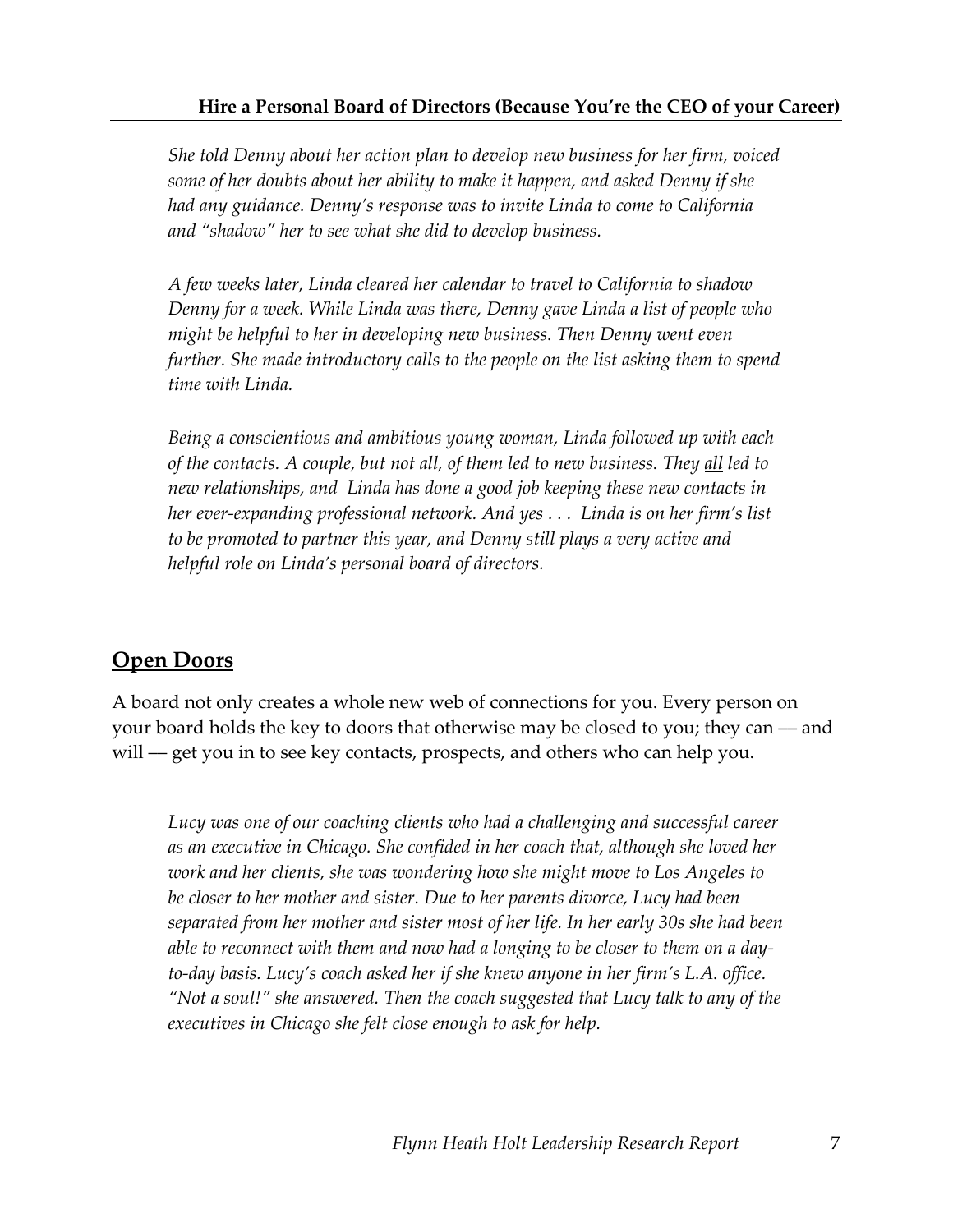*Lucy had close relationships with a couple of key Chicago executives on her board of directors; she decided to approach Sandy and confide her desire to move to L.A. As it turned out, Sandy knew Bill, the L.A. regional head in charge, very well and offered to call him to see if he could find any job opportunities for Lucy there.* 

*Because of Sandy's close relationship with Bill, and because of her glowing comments about Lucy, Bill agreed to talk to Lucy and see whether he thought he could use her in L.A. When Lucy interviewed with Bill, he offered her a job on the spot –– a job that not only was a great career move but allowed her to be involved in the lives of her mother, her sister, and her sister's children.*

# **Advocate**

Your board members can advocate for you — like Vicki's board members did when they lobbied the publisher for her promotion. They can talk to key people about your goals and your track record. They can sell your skills and experience to people on the lookout for new talent. They can work their magic to get you into key meetings, make sure you take the right training, go on the right sales calls, and make it onto the highpotential list.

Think of your board members as doing the things for you that Hollywood agents do for movie stars –– they're out there scouting for great roles, stirring up good publicity, making sure their stars shine. Or, as one of our clients put it, "They're out there being opportunistic for me!"

## **Keep You on Track**

To keep your career on an upward trajectory, you must have a guidance system. Your board is the GPS for your career. You tell them your goals, and they tell you whether they think you are a fit for the plan you have imagined. You check in to tell a board member about a challenge you are facing and he coaches you about how to work the situation to help get you to your next career stop –– or not. Sometimes he'll step right in and pull you back onto the right course.

One of the lessons that Vicki learned from the almost-missed vice-presidency at her publishing company was she could have gained a lot more sooner if she'd had someone on her board from outside the company.

*Flynn Heath Holt Leadership Research Report* 8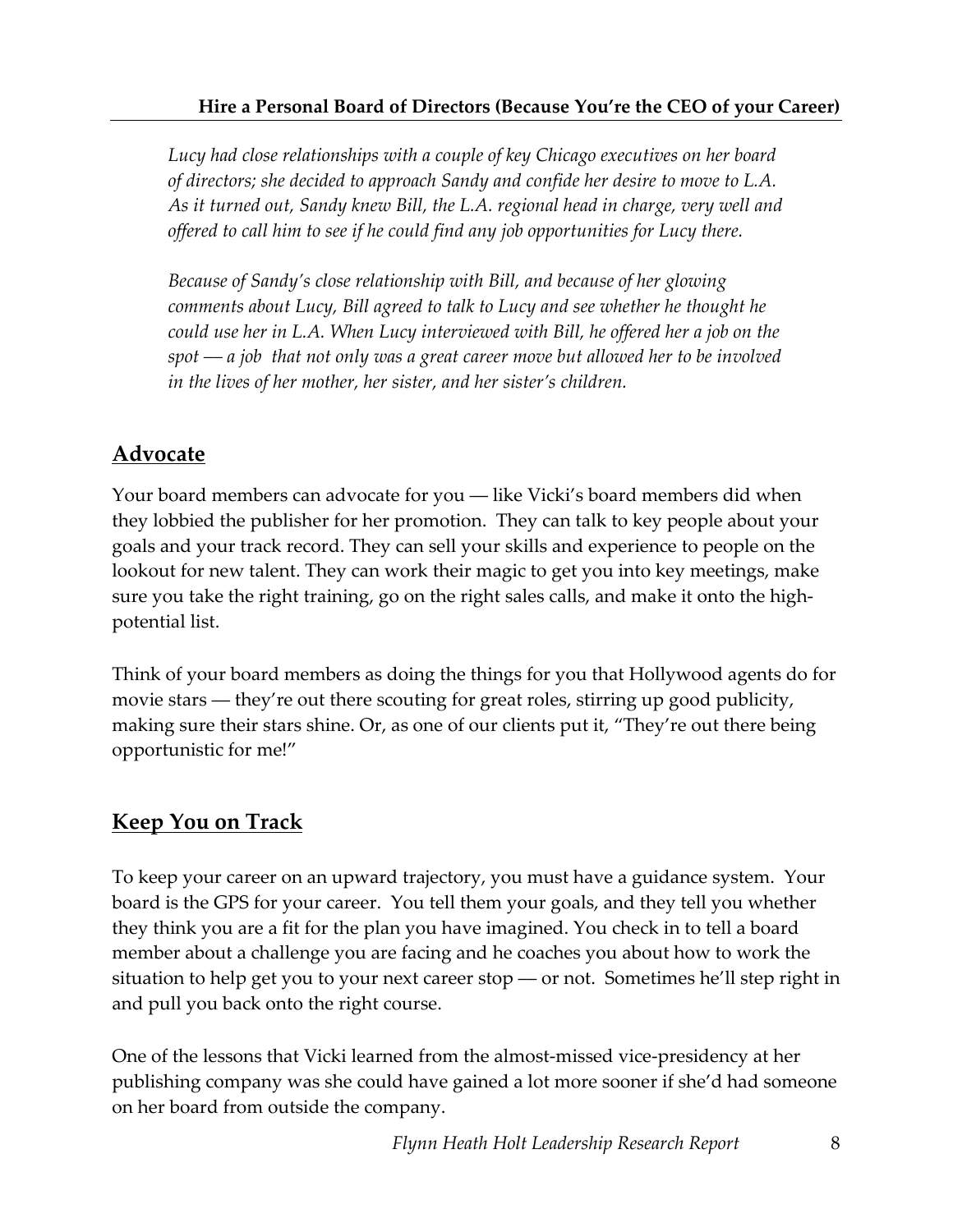If she had had a couple of outside advisors, she might have learned that the way the job heading the division was structured was not good for her career; she would have been advised not to accept the co-management arrangement in the first place.

# **Keep You Out of Trouble**

If you're smart and serious about getting to the top, look to your board to keep you from making big career mistakes –– like one of the times Mary Ann was offered a new job at the bank where she was working.

*The executive in charge of the division where Mary Ann would be working was a kind and thoughtful person. The flip side was that he made constant unreasonable demands on everyone who worked for him. The problem wasn't the long nights and weekends when urgent projects had to get done; this guy thought everything was high priority and expected instant turnaround on routine stuff, week in, week out.* 

*Mary Ann asked one of the members of her board –– we'll call her Ruth –– what she thought about Mary Ann's new opportunity. Ruth didn't hesitate to jerk Mary Ann back into reality. Ruth didn't ask for a single detail about the job Mary Ann was offered. She just raised her hands in mock horror and blurted out, "Are you nuts?!" Then she reminded Mary Ann what it would really be like to work for this person, day in, day out. Lovingly but very directly, Ruth said, "Remember how he drives you nuts? Where would you go after this? Working for this manager won't lead you anywhere that you want to go." Mary Ann realized she was running away from the unrewarding job she currently held and not toward something that would really make her career advance.*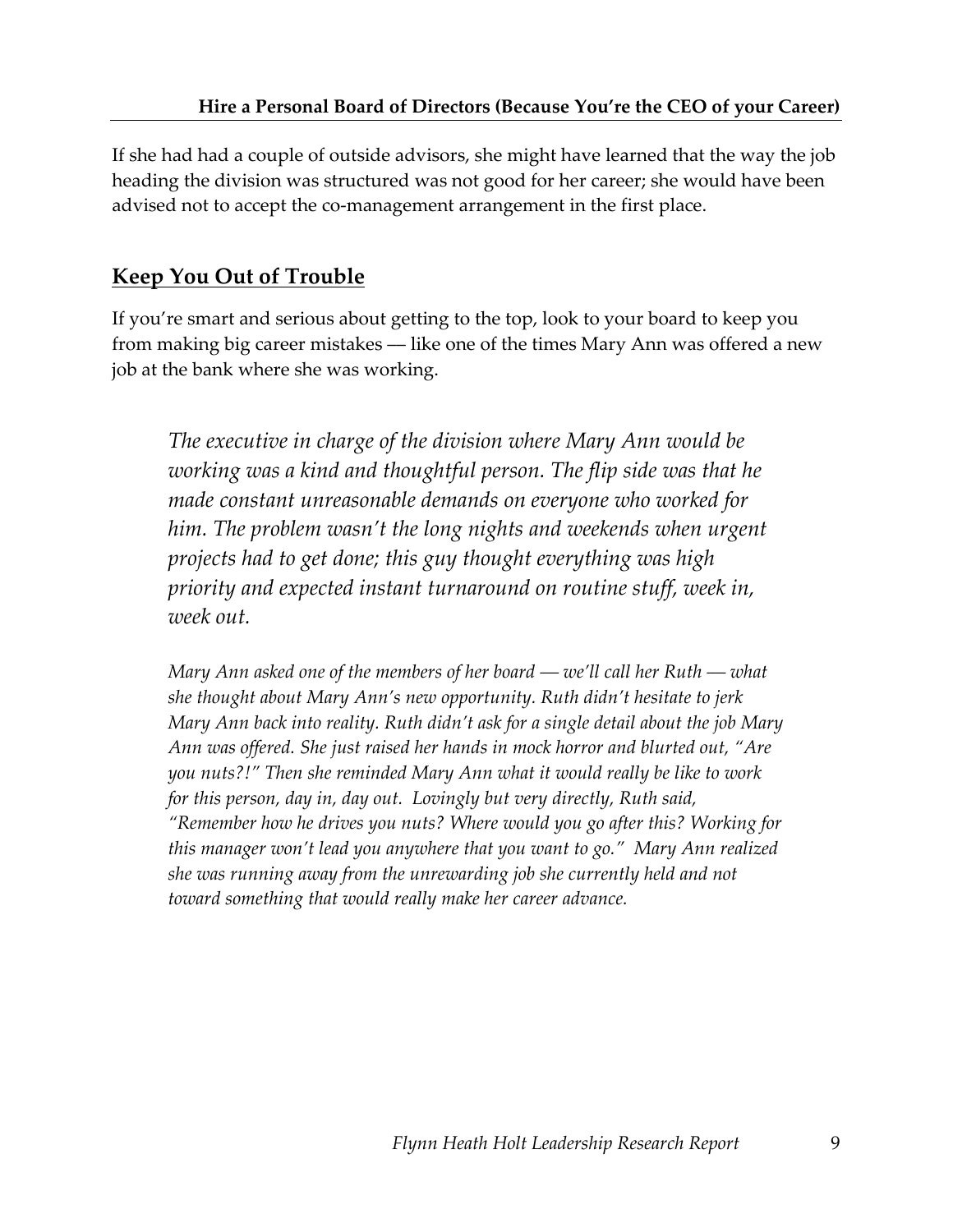## **Challenge and Coach**

A big advantage in having a group of people strategizing with you on how to get to the top is the broader perspective you'll get from them. No matter how good you think you are at seeing the big picture, it gets even bigger when you add six or seven sets of lenses to expand the frame. It's not just a matter of sharing their views; the best board members will challenge you — grilling you about those pesky everyday details that have a way of tripping us up, asking the hard questions about your grand strategy that can help you discover the potential flaws in your plan.

Look to your board to "tell it like it is" on everything from how to sharpen a crucial presentation to why you need to fire someone who's dragging your team down. Rely on them for advice on how to position yourself, and whom to talk to or what to aim for next. You'll gain confidence from tapping into their experience and you'll calm any fears you may have about making the next big step.

# **Develop You**

We all need to grow new skills: "What got you here won't take you there." Having a board will develop you. You will learn from just watching them. We all learn a huge amount from modeling, observing others model what we need to know and do. There is no teaching; we just learn how to do things from watching competent, smart, versatile people apply principles and exercise skills in real life. If you need to learn to delegate more, make it a point to see how one or more of your board members do it and you'll probably incorporate giving clear directions as part of your new delegation skill set. It's not osmosis, it's learning from observation.

## *Inside Secret*

#### *Things a board can do for you …*

- *Listen to you*
- *Ask hard questions, about the big stuff and small*
- *Challenge your assumptions and thinking*
- *Scout key opportunities for you*
- *Promote you, create buzz, spread the word about your "star power"*
- *Encourage you*
- *Make connections and open doors*
- *Help you see the big picture*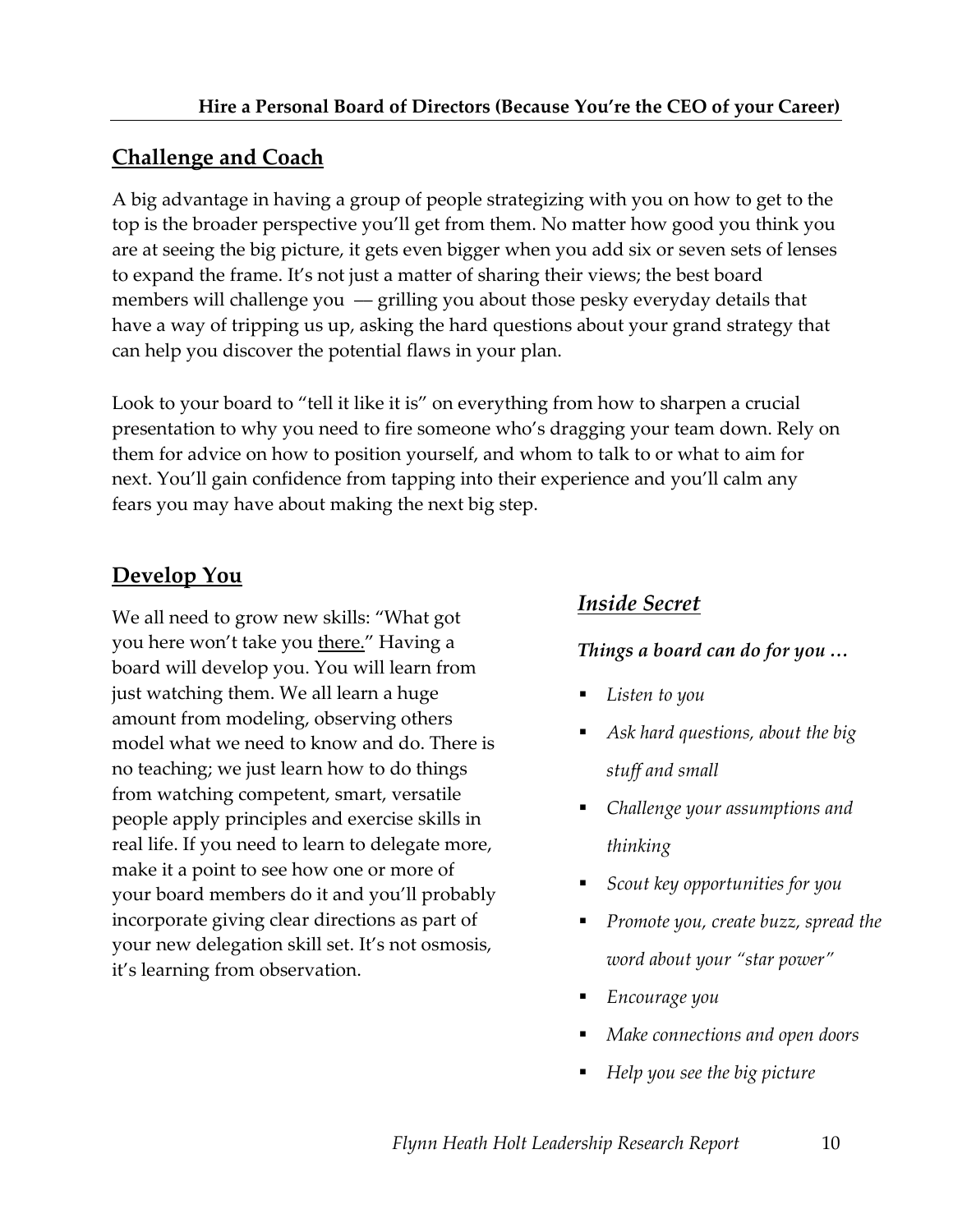# **Support You**

Recent research done at the University of North Carolina at Chapel Hill School of Social Work showed that people with a support system were able to cope better with natural disasters (hurricanes, floods, etc) than those without. Your career is not a natural disaster, but you need a support system to help you cope and thrive through its ups and downs. Your support system is there not only to help you in hard times, but to celebrate the milestones of your career as well. You must have a support group to put their arms around you in good times and bad. Your personal board of directors is a vital subset of your larger support group.

# **PUTTING YOUR BOARD TOGETHER**

Picking a personal board of directors can be a challenge. Since they don't really function together as a group, it's handy to remember that you can easily "retire" anyone who doesn't work out. For the good of your career, though, you need to be thoughtful about whom you pick at the outset. To get started, think about who has given you good advice before and who seems willing to help you be successful. Bottom line: you want your board to be made up of individuals whom you trust and respect and who are willing to help you develop your career.

# **Aim for a Rich Mix**

An ideal board will have a mix of people on it. For example, you could have two or three people from the organization you work in. You also need to have at least one woman on your board who is ahead of you on the career ladder. Her perspective on issues that she and other women have faced will be indispensable. You also need at least one person who is external to your organization. It can be someone who has known you a long time. Ideally, you would include a couple of people who specialize in your industry, know trends, and understand the future because career planning requires people who are future oriented also. You need to go for high ranking people. Don't be hesitant about going for the top people to be on your board.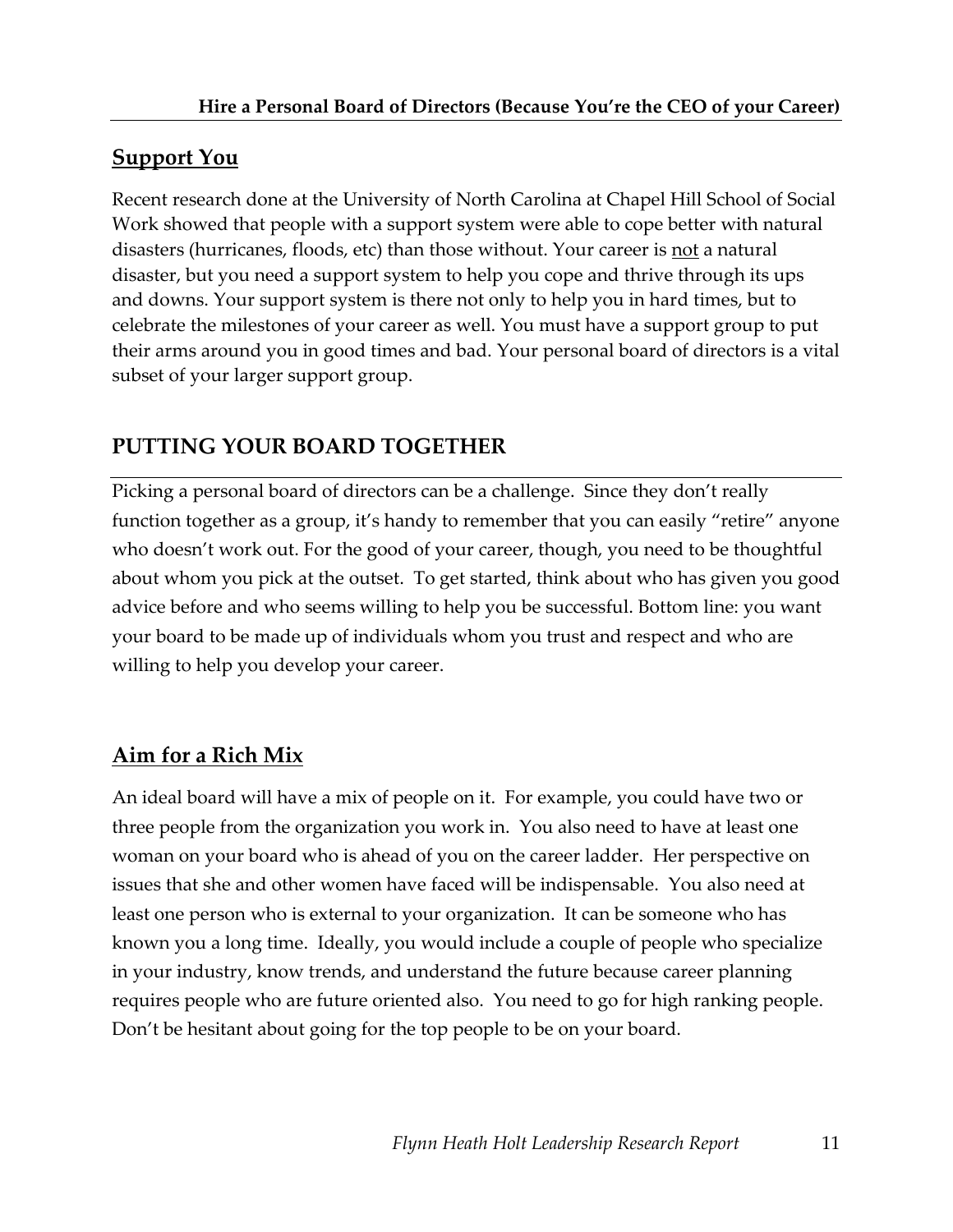*Joyce was the director of product development and marketing at a large financial services institution. The president of the company was a dynamic, fast-paced, action-oriented, make-it-happen leader who had grown the company quickly.* 

*The president believed in managing by walking around and regularly visited all the divisions and departments in the company. His style was to quickly walk through saying hello to everyone and buzzing on to the next place. It was more of a run-through than a walk-through.*

*Joyce realized that this was her opportunity to talk to the president when he came flying through, but if she didn't have a way to catch his attention, he would just keep going. She was nervous about just walking up and saying, "Let me tell you what I have done"–– and she also knew she needed to get to know him and to get him to get to know her. She wanted him to be thinking about her as a talented leader in the company. She started working on a plan for how she would get his attention.*

*A week later, as he did one of his regular managing by walking around tours, Joyce jumped up, walked over, and said, "I know how to cut expenses by 30% in this area." The president put on the brakes, turned to her, and said, "Well … tell me about it!" He stood and talked with her for 20 minutes about her idea and then invited her to meet with him in his office to follow up. At their second meeting, she also talked to him about her career and she asked if she could come see him in the future for career advice. She had a new board member!* 

Another way to think about picking people for your board is to consider the role each person can best play in guiding your career. For example, one idea is to choose a clarifier who asks clear questions, a connector who leads you to other people, a challenger who helps you act boldly, and a wise elder or sage (Leider, 2000). Add to that list a woman or two, an organizational insider, and a couple of people from outside your company –– and presto! You'll have a good assortment of board members available to you.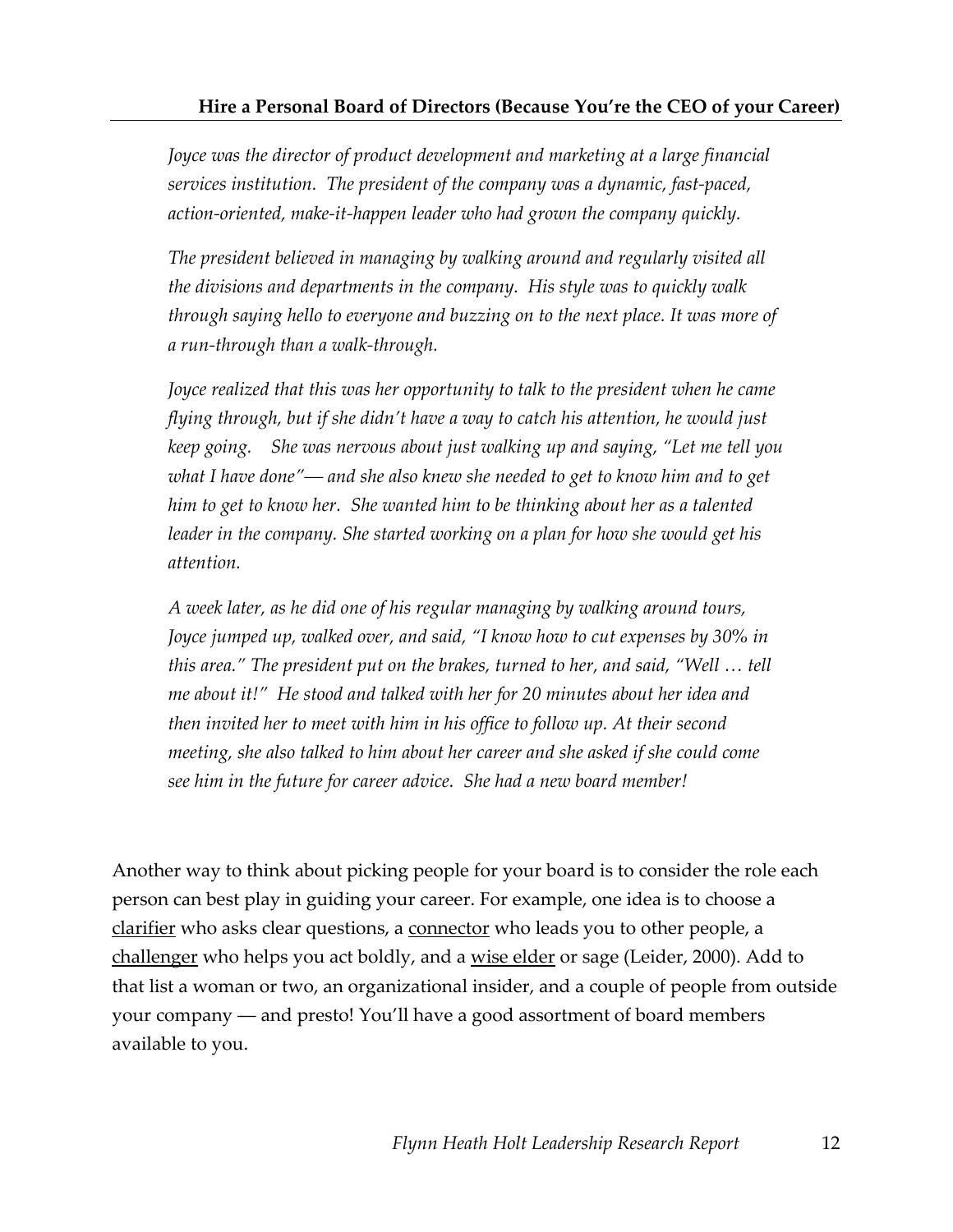#### **Hire a Personal Board of Directors (Because You're the CEO of your Career)**

Sometimes you can get a good assortment by choosing people who are able to mix different roles. One person might be part therapist, part coach, part strategist, part friend; they may emphasize one aspect or another in advising you on a particular situation. Your needs are going to change over time, and the roles and outlooks you need are going to change. This way, if you have people who perform more than one role as you change, they can stay on your board.

It's important to continually take stock of who is on your board and who else might need to be there. Just as you look in your closet to figure out what new clothes you need for the upcoming season, you need to evaluate the composition of your board often to figure out what type of people you need to help you be successful at the next stage of your career.

*Betty took a new job in a different city as the head of a region for a large financial services provider. She took stock of her board and realized that she needed to add a "good ol' boy" –– someone who liked her and would tell others she was "OK!" She also needed to add a woman sales mentor who could teach her the ins and outs of business development. She knew that women use a different sales approach from men, and to succeed in her new role she would now need specific ideas from another female on developing new business.* 

*Betty brought two very different people onto her board, and she attributes much of her success to the guidance these two new people gave her.*

#### **Recruit Truth-Tellers**

You need to spread your board "demographics" around on the one hand, but your board also needs to have some characteristics in common. First and foremost, they need to be truth-tellers. What do we mean by that? Truth-telling is very different from the subtle steering many advisors and coaches are comfortable with –– those who take an "on-the-one-hand… but on-the-other-hand" approach. Not that's there's anything wrong with that –– it's just that you need more than an exercise in reasoning or diplomacy to "get it" sometimes.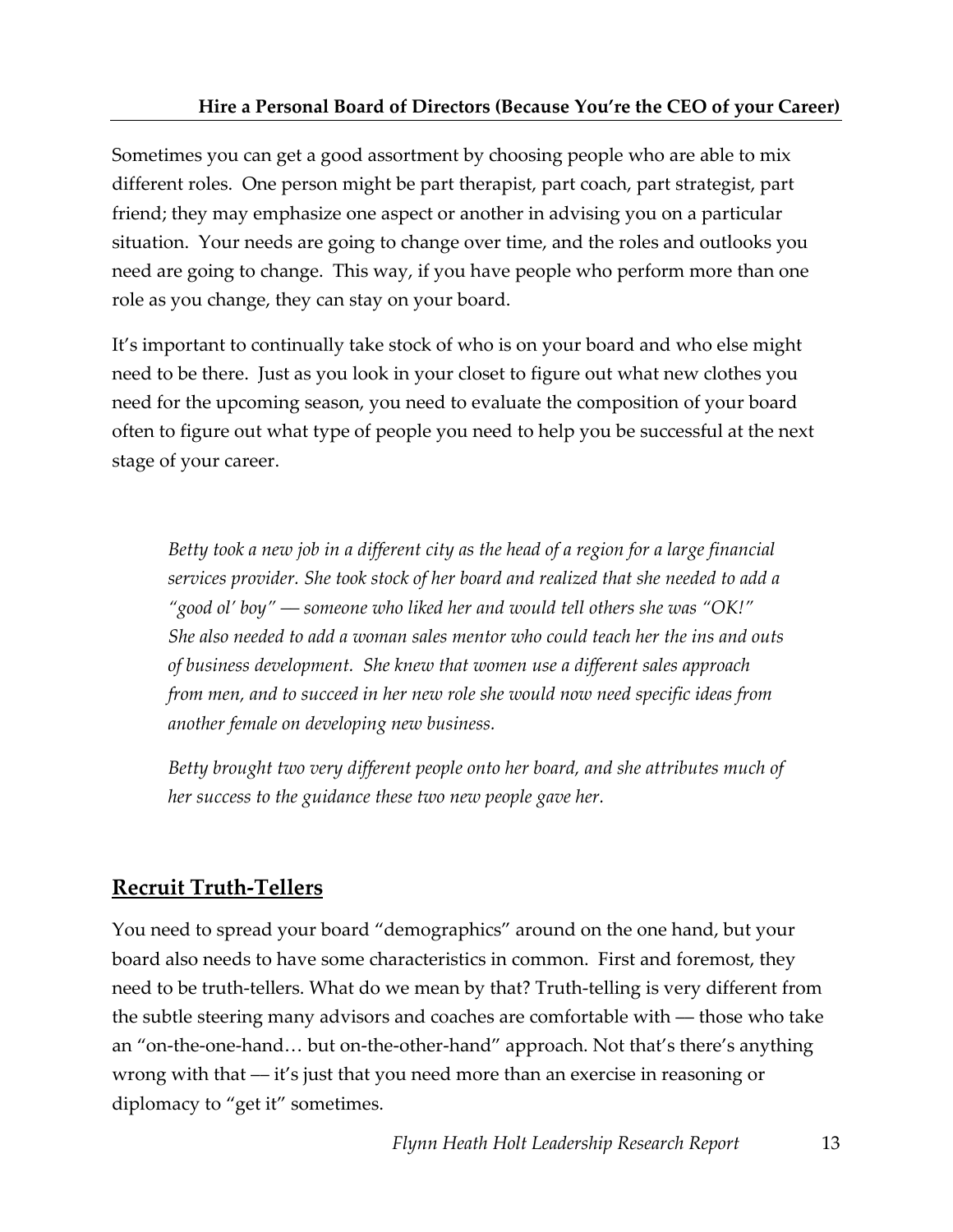Truth-tellers are direct; they are willing to risk ticking you off. From the mouth of a master, truth-telling can hit like a bomb. Take the healthcare manager who went to one of her board members and said, "I want to get promoted to divisional vice president. Any ideas?" Bam, like a shot, her board member fired right back: "You need to change your team, and you need to delegate more –– or else you're going to get stuck where you are!" Or the reaction one of our clients got when she told a board member that she was flirting with the idea of running for local office. "What?! Are you out of your mind?!" Or a truth-telling advisor's response to a young high-potential who wanted to put in for a resume-building project: "If you're serious, you need to upgrade your wardrobe. You won't be taken seriously as a candidate for this job as long as you look like you just got out of college."

Truth-telling is always an act of courage –– there is nothing cautious or diplomatic about it, even when your board members don't use the drop-the-neutron-bomb technique. One of the best truth-tellers we know makes his point by simply saying, "Tell me why you would want to do that." The point is, you need truth-teller board members, people who will tell you the hard facts and make things crystal clear about where you are and where you're headed. Truth-tellers help you to see reality for what it is; the more of them you have on your board, the clearer the view.

# **What Else to Look For**

Your board members need to be successful people who have achieved status and eminence in their careers. People who haven't been successful haven't figured out the game or the system –– and there's no point in wasting their time or yours in asking for their advice.

Look also for people who have vision and a compelling image of the possibilities the future holds –– for themselves and for you.

# *Inside Secret*

*When putting your board together, don't overlook …*

- *Past bosses*
- *Current or former clients*
- *Former co-workers you admire*
- *Leaders in your industry*
- *Former professors*
- *At least one woman*
- *Retired executives*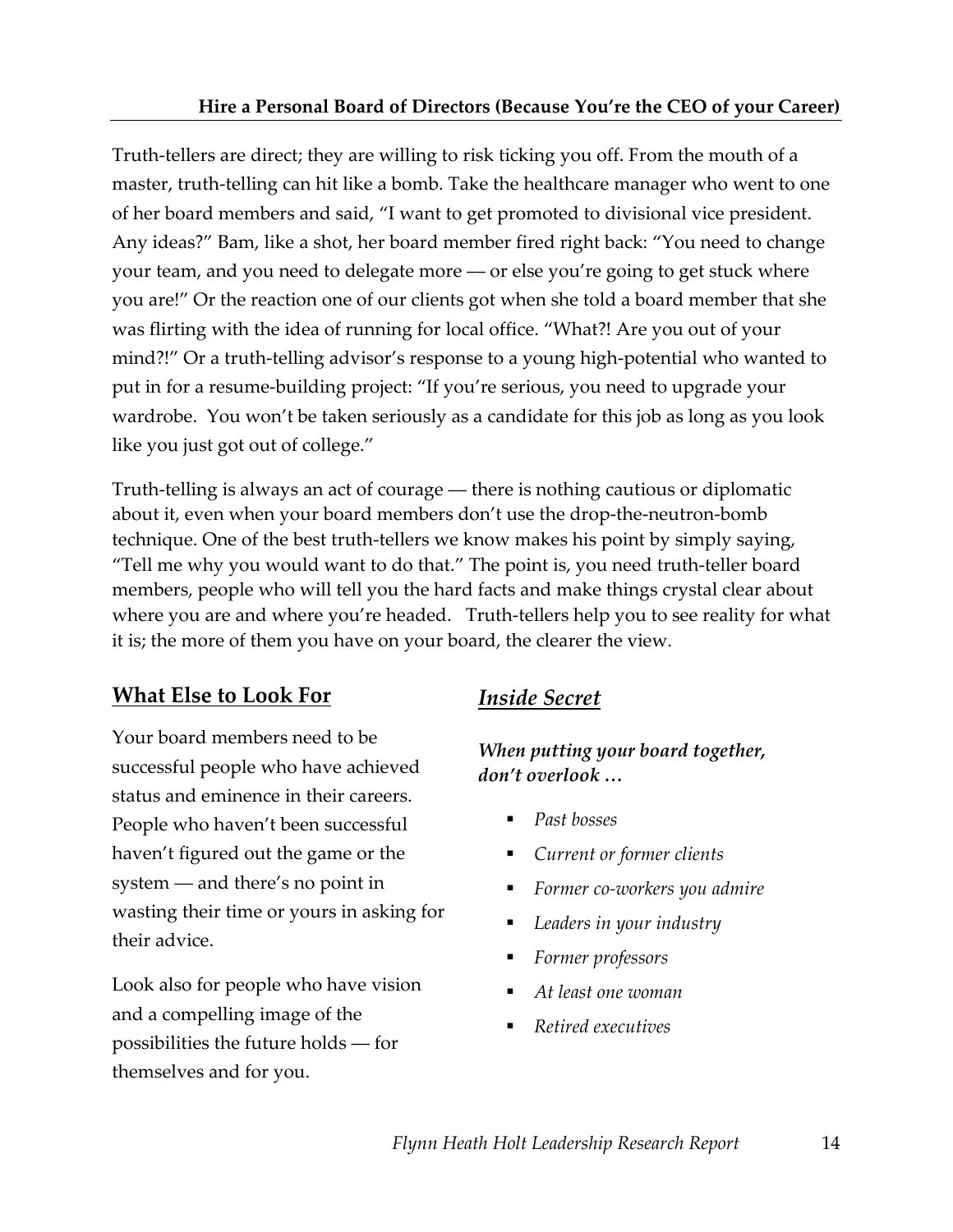You want advisors who know the external marketplace, as well as the internal one your organization operates in. You want people who are skilled at looking at an organization or industry and sizing up what's happening now and where the trends are likely to lead. You want people who know people, who know who's who — their network will become your network. You want board members who are political — they know business is a game, and they know how to play it well. You want people who are passionate about their work and their own careers –– from them you will learn how passion keeps you in the game over the long haul.

# **HOW TO ASK: ONE MEETING AT A TIME**

How do you ask someone to be on your board? Most of the time, to ask someone outright to "be on my board" wouldn't give them a clue to what you're really asking them for. The key is that you don't ask them to be on your board; what you do is build a relationship with them. Women are good at relationships; it is something that we do well. With each of your board members, you want to form a relationship that has reciprocity. This is a relationship that is built on mutual respect, truth telling, and authenticity. The board member will get a lot out of it by seeing you be successful. From their standpoint, it is very rewarding to counsel, and coach, and develop someone and see them grow. It's also really cool that someone values your advice and takes it. So advising you on your career is something that board members will enjoy doing.

Although you don't just ask them to meet for coffee and say, "Be on my Board," you do invite them for coffee or lunch or out to dinner and discuss the goals that you have and how you envision having them involved — and take it one meeting at a time. Think about how you'd approach an old boss –– former bosses make really good board members — or clients that you've worked with who have deep respect for you. Over lunch, dinner, or coffee, you might say, "You've been really helpful to me and I would like to come back to you sometimes when I need help with things. I'd like to get your good advice on my work and career." Ninety-nine percent of the time, that person will say yes to you. Picture yourself across the table from a potential board member; then picture yourself asking if you can come to them for advice, and of course they say, "Yes!"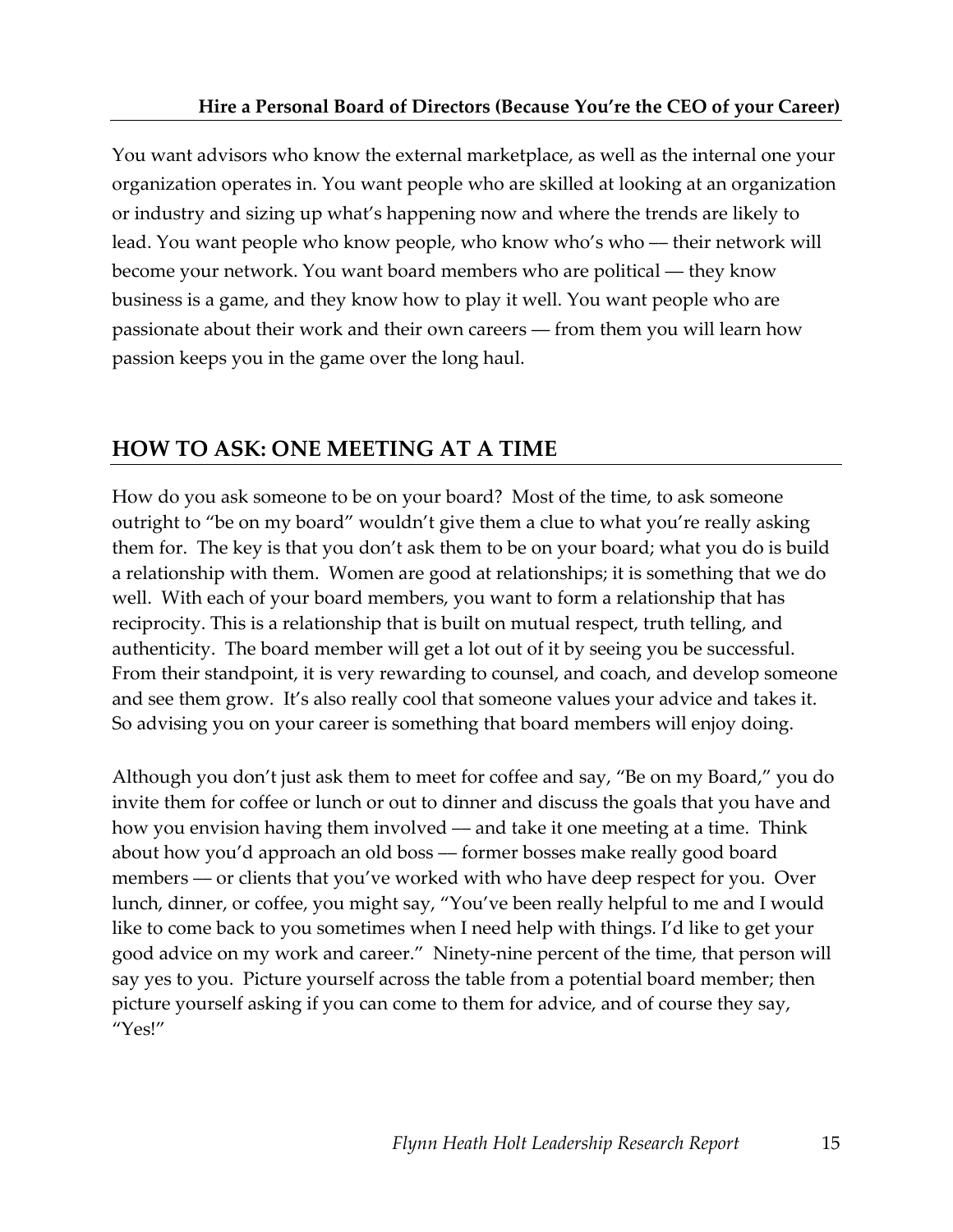#### *Inside Secret*

#### *If you're having trouble asking . . .*

*It's hard to ask for help. But, to be successful, it's something you have to learn to do. Sometimes when we talk with the women we coach about hiring their own board of directors, we find there is a resistance at first to showing vulnerability or letting others know that they don't know it all. What does that voice of resistance inside say to you?*

- *"I don't want to look dumb"?*
- *"Be strong; don't be needy."?*
- *"I'm smart; I can figure this out."?*
- *"Don't be dependent."?*
- *"I'm not important … so don't bother those people."?*

*There are countless variations. Our resistance to asking for help is rooted in our hope that we can do whatever-it-is alone. It often springs from a deep-seated belief that somehow we are not worthy to receive another's attention or guidance, or that to be successful we need to be independent, self-reliant, and strong.*

*Get over it. Get over the fear of showing that you don't know everything. Running your career without asking for help from other people –– wiser, more experienced, even smarter people than you –– is like playing solitaire with half a deck. You may go through the motions, but you'll ultimately lose out. If you interview anyone who has had a successful career in any kind of organization, they'll tell you that they were helped by several major guides along the way. Putting your personal board of directors together is nothing more than being deliberate about getting those guides and letting them help you. All you have to do is ask. We promise: No one will see that as being weak or insecure; they'll see it as a smart career move.*

*Remember this too: The people you want on your board are people who want to feel needed. Believe us, they want to be asked for advice, to share their experience, to pass their legacy to a rising star. They want to feel like they have something to offer. And the biggest payoff for them is to see you succeed. They love to be able to say things like we heard from one of our client's board members: "You know, when Pat was named chief of manufacturing, I felt like I got a promotion!"*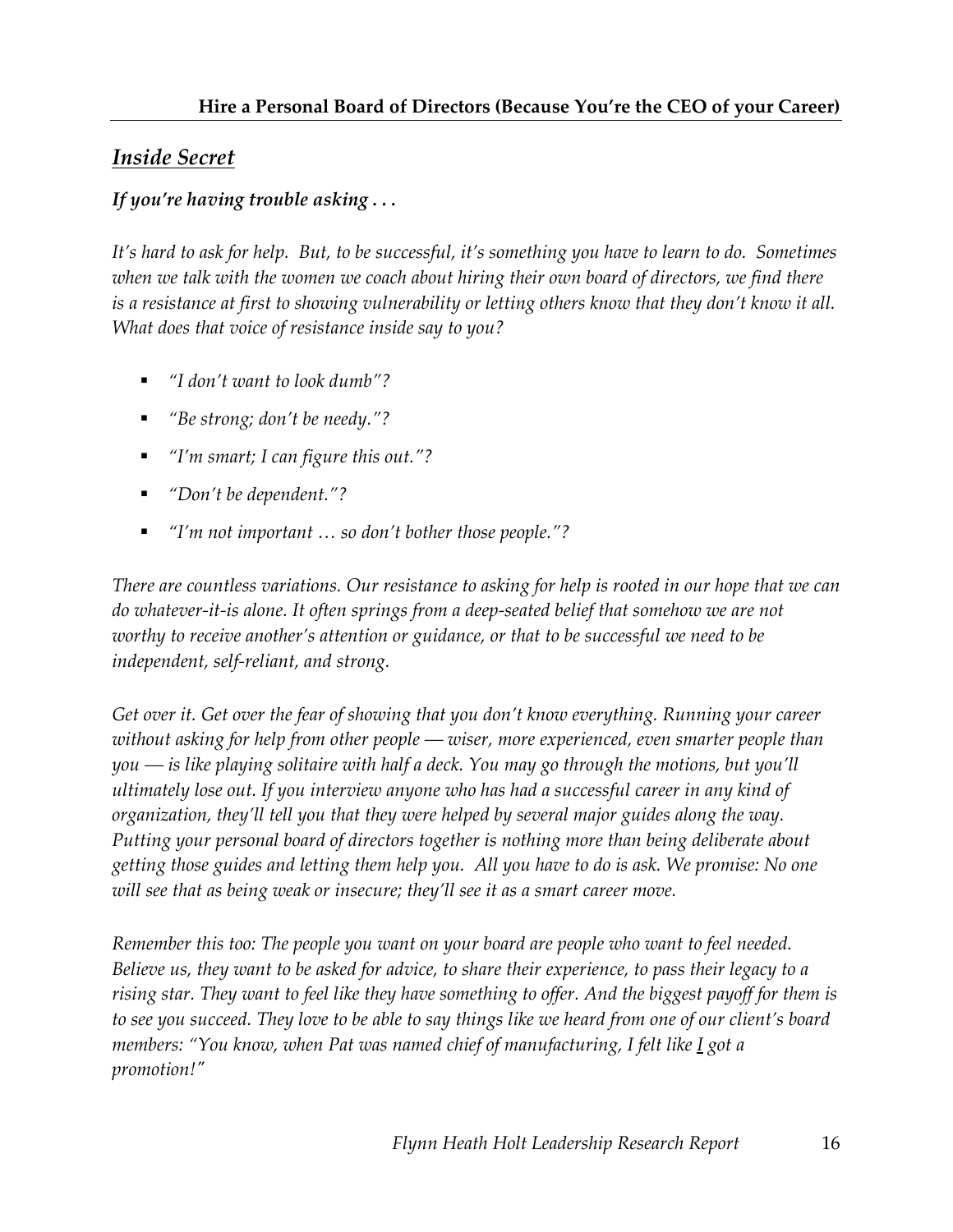# **YOU HAVE A BOARD, NOW WHAT?**

You ask them to coffee or lunch to discuss your goals. You talk to them about opportunities you may have. You ask them for feedback. You compare notes on issues in your profession. You update them by e-mail or voice mail on what is going on with your job and what you think your next step might be. You ask them how they made tough choices at different stages of their careers.

Suppose you've been presented with your choice of two different plum assignments that appear to be great opportunities for your career, and you're being recruited hard by two different people you admire. What to do? Call up a couple of your board members and ask them for their perspectives on the advantages and disadvantages of each assignment.

Or, imagine that you're managing a project that's not going well, and you don't want to talk to your boss about it because some of the problem might actually be your boss. Call up one of your board members and say, "Can I buy you a cup of coffee tomorrow? I'd like to talk to you about …." Go in prepared to share the details they need to know about the situation, then come right out and ask for their advice.

Or, say you're thinking about putting your name in the hat for a special assignment at

#### *Inside Secret*

*What to talk to your board about …*

- *Career goals*
- *Choices on assignments*
- *Sticky situations*
- *Pay issues*
- *Training and continuing education*
- *Internal positions*

your company. Ask a couple of your board members, "What have you been hearing?" "How do you think this might help me?" "Where do you think I could apply this later?"

Ask for your board's advice on thorny day to day issues — like not getting paid what you know you're worth or how to work the system for a more flexible work schedule. And always touch base with board members when you're dealing with the huge changes in your life –– a new boss, a merger, a divorce, a new baby, thoughts of leaving your job or company. You have chosen your board to help you through good times and bad; if they don't have a deep personal interest in your continuing success, then it's probably time to "retire" them gracefully.

*Flynn Heath Holt Leadership Research Report* 17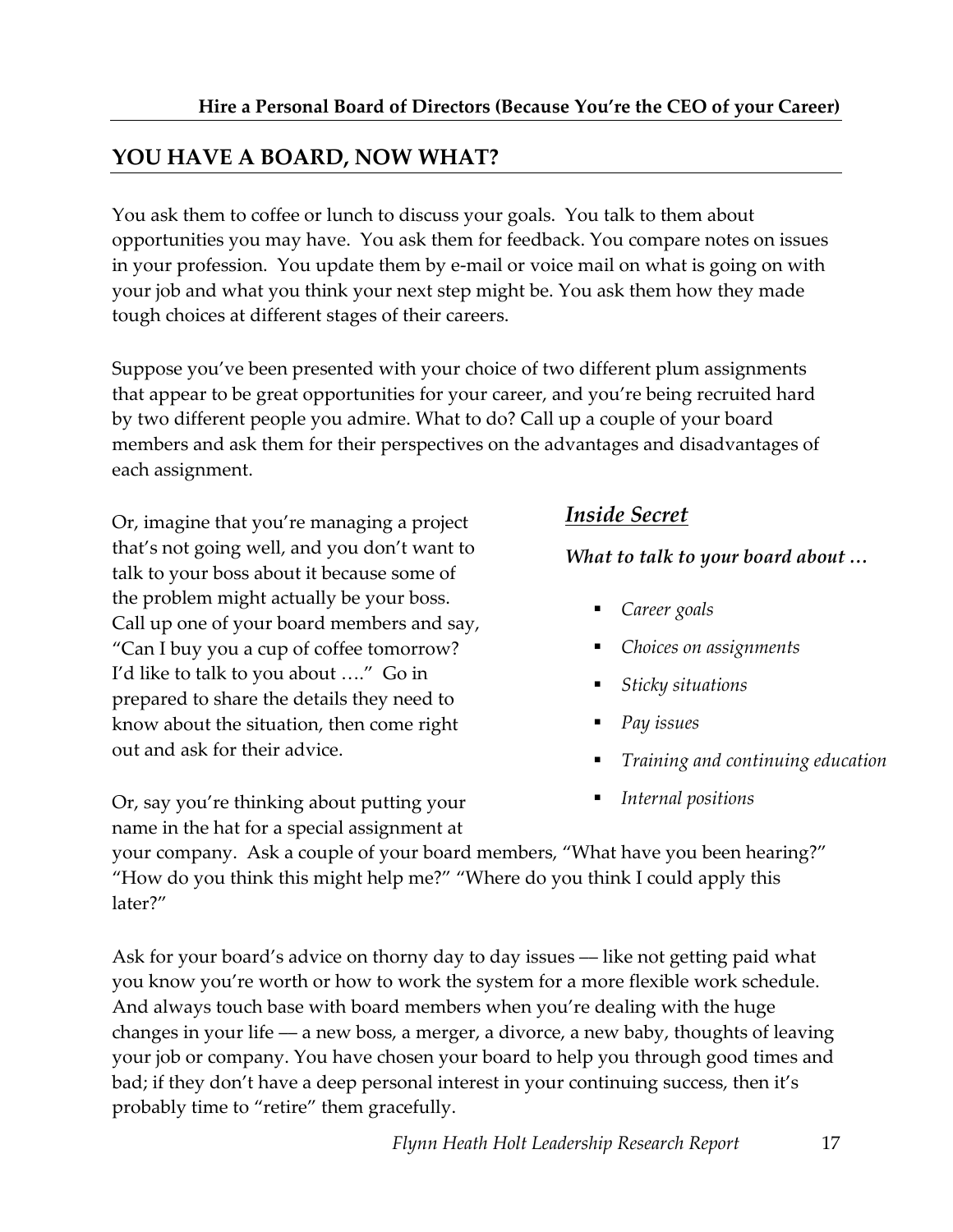#### **Care and Feeding of Your Board**

From interviewing clients, conducting workshops, and coaching hundreds of women headed to the top, we've gleaned a book-length list of do's and don'ts for working with a board of directors. Here are some of the most memorable, in our clients' own words.

#### *Some Do's*

- Do reach out continually
- Do reach out to other offices and geographies when putting your board together
- Do share good news with your board members (this is a safe way to practice selfpromotion)
- Do individualize your communications with them  $-$  no "form" notes or letters, no "canned" voice mails
- Do figure out the best way to communicate with each board member (email, voice mail, etc.)
- Do have clear objectives, spoken or unspoken, for what you want from each meeting with your board members
- Do get involved in their projects
- Do appreciate their help say thanks often, and publicly acknowledge their assistance, when appropriate
- Do draw on their unique expertise
- Do be respectful of their time
- Do be specific in framing your requests "Will you help me with  $X$ ?" "May I come see you next Tuesday to hear your thoughts on Y?"
- Do make things easy for them for example, provide a draft letter of a recommendation for them to use, or not
- Do make friends with their executive assistants
- Do learn about their interests and accomplishments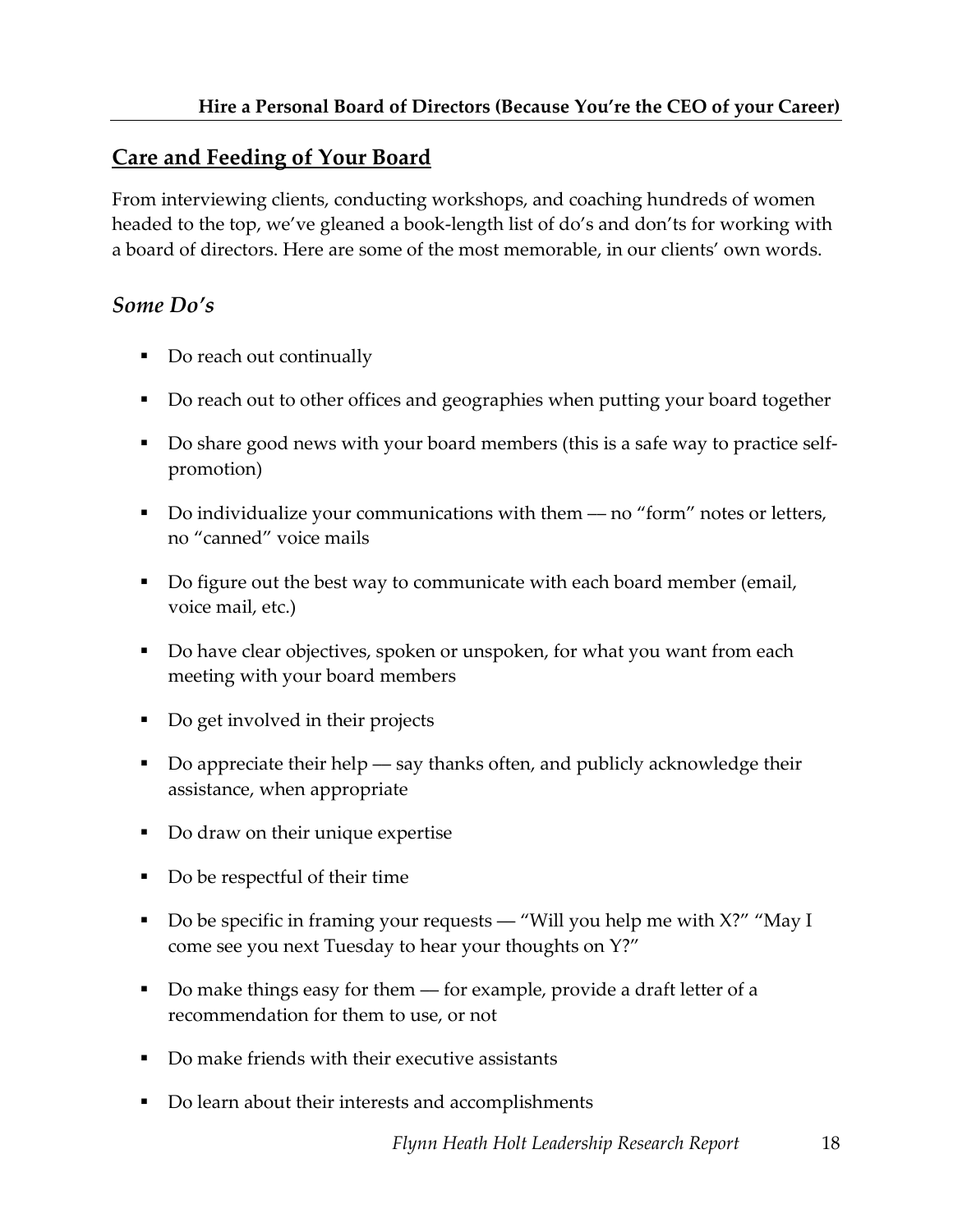#### *Some Don'ts*

- *Never* underestimate what people are willing to do for you
- Don't be hesitant to reach out
- Don't go to anyone ever and ask, "Will you be my mentor?"
- Don't go into a meeting or conversation without an agenda
- Don't give up
- Don't call only when you need help
- Don't say no (or think very carefully if you do) to things they ask you to do for them
- Don't be high maintenance
- Don't ever whine!

#### *Inside Secret*

#### *A short list of do's and don'ts*

## *The Most Important "Do"*

The most important thing to do is to keep the people on your board enrolled and motivated. And how do you do that? You communicate with them. You let them know the good news, the bad news, and what's in between. You engage them in a meaningful way  $-$  no perfunctory questions, no rote answers. You ask their advice about real-world issues, not just your hopes and dreams. You don't waste their time. You take their advice, and let them know you did; you don't take their advice, and let them know why. You include them in things that are happening in your life  $-$  and, most especially, you celebrate with them.

 *Do update your board members regularly about what you have been up to*

*Do help your board members with things they need*

- *Don't ask someone "Will you be on my board?" or "Will you be my mentor?" Instead ask them to give you occasional advice about your career.*
- *Don't have a meeting of all your board members*
- *Don't feel obligated to talk about your "board" or to tell others who are the members of your board*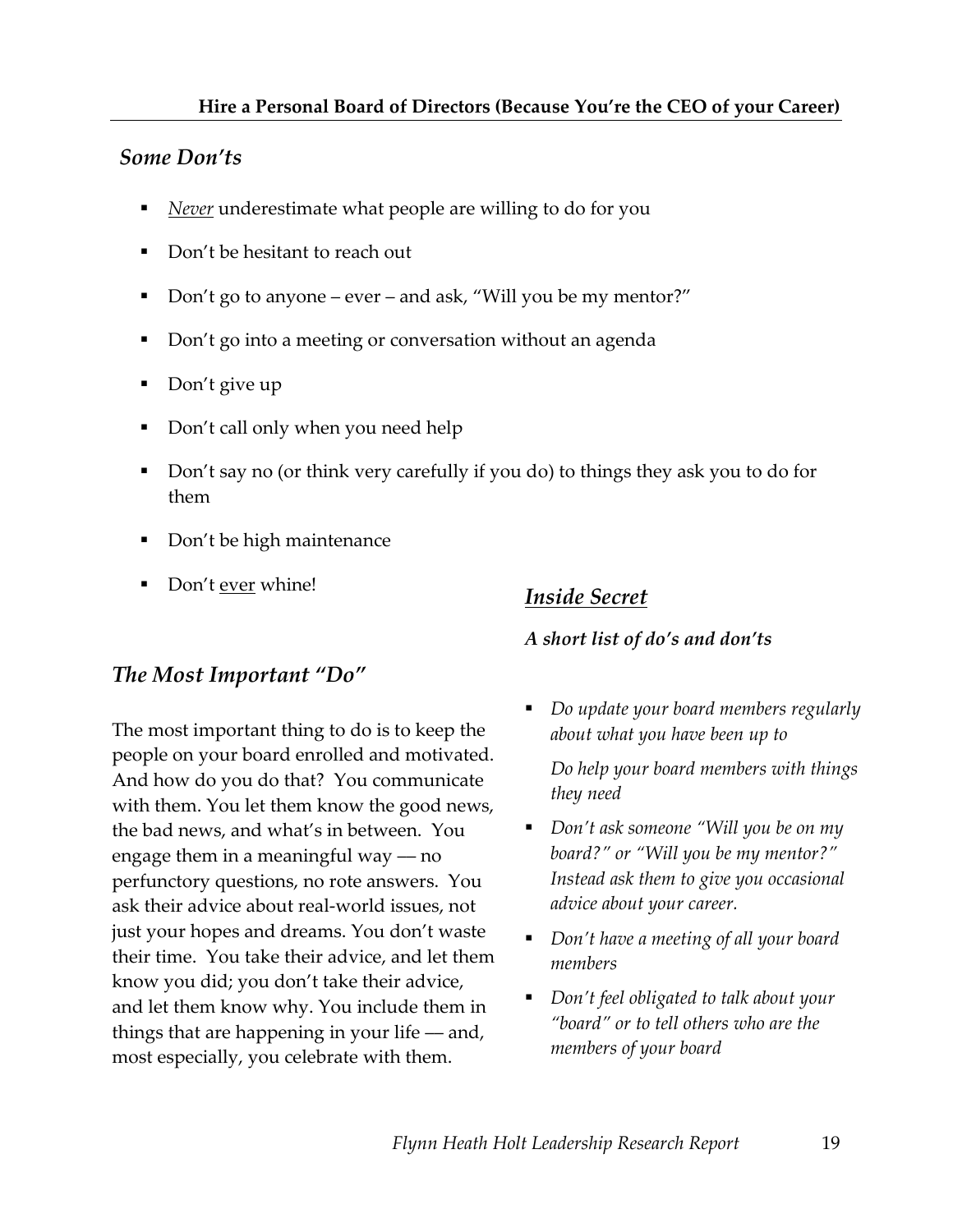Anytime you leave a job and you get to give that little speech to thank people for what they've done so that you could move on, that's an opportunity to celebrate and publicly thank these special people by name.

## *The Most Important Don't*

Don't ever forget reciprocity. You can't have a one-way relationship with your board members. In addition to thanking them for their help, publicly and privately, you also need to be ready and willing to help them with projects, problems, and opportunities that they may have. People like to mentor and develop other people; there is a certain joy in seeing people being successful, but that's not enough. Always remember that you need to give something else back to your board members –– make your relationships a two-way deal.

*Megan was a woman that Kathryn coached a few years ago who forgot this rule and got in trouble with one of her board members. Kathryn was conducting a 360 on Megan and called on one of the executives Megan had worked for in the past and had been on Megan's board. When Kathryn called, this man was abrupt and said, "Why does Megan want my input?" After a long conversation, Kathryn figured out that he was mad at Megan. He had invited her into his home for Thanksgiving with his family, he had gone out of his way to help her get key assignments, and he had helped her get on an important client pitch team. And Megan had not been in touch with him for over a year. She had been working on a difficult assignment and had not sought him out , called him, or even e-mailed him.*

*She had hurt his feelings by not keeping up with him. He cared about Megan and had invested a great deal of time and energy in helping her –– and he felt that she had dropped him.*

The lesson learned here is that working with board members is a two-way relationship. They invest in you and you must invest in them.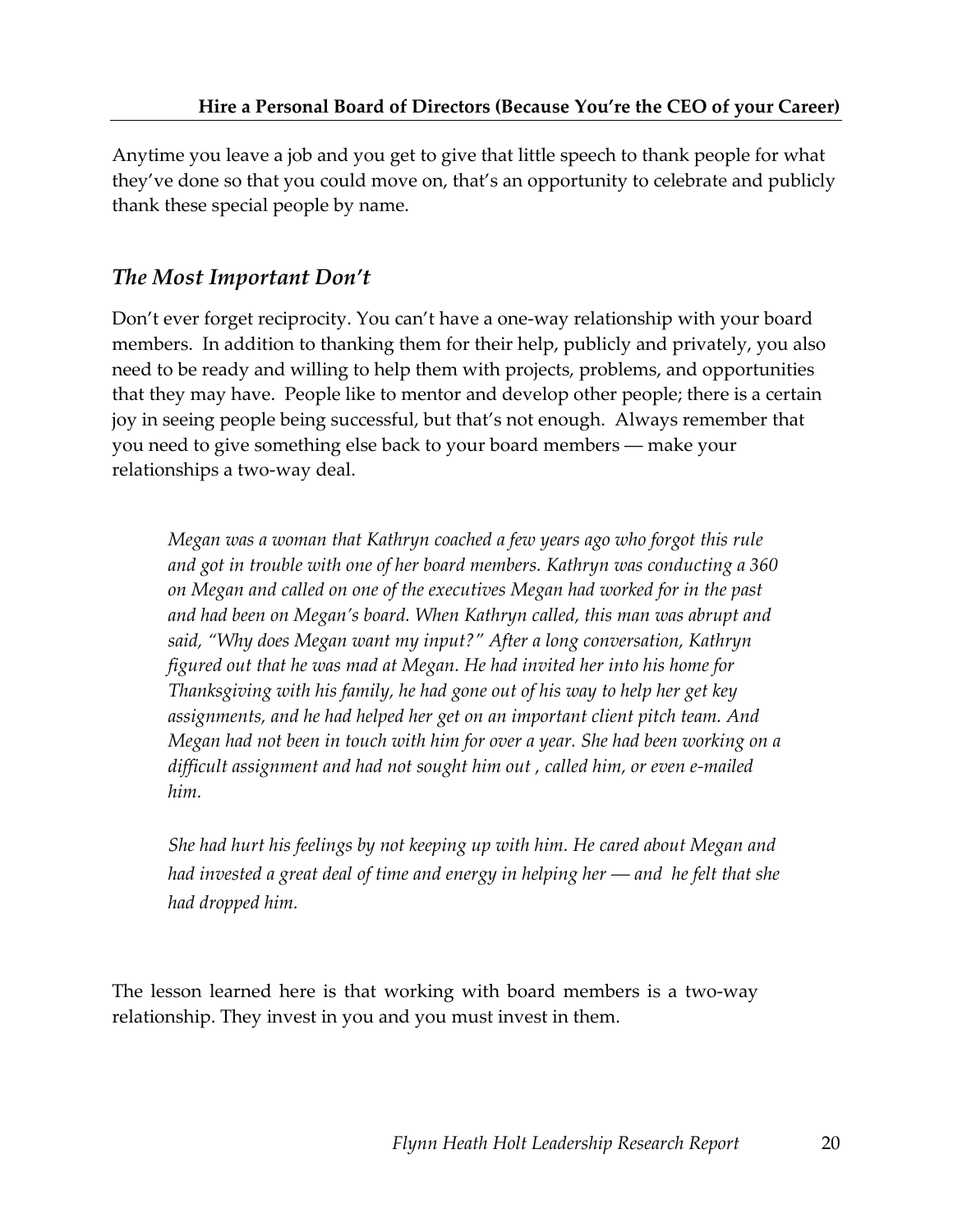#### **YOUR NEXT ASSIGNMENT**

Draw a conference table, with six to eight chairs around it. (See Figure on next page for an example.) Now, fill in the names of the people you would most want to sit at those "seats." Think about people inside your organization, outside the organization, former bosses, current or former clients, professors you've had, people who may have retired but had great careers, successful people who have been your colleagues in the past.

Write in the names to make a first- draft picture of the board of directors you want to guide you to the top. Jot down the reasons you think each of them would be a useful member of your board.

#### **THE LAST WORD: GETTING THE MOST FROM YOUR BOARD**

The keys to getting the most from your board are simple:

- Focus on career strategy recruit people who can help you build an ambitious and realistic plan for getting where you want to go
- Use your board as advisors, as guides, as advocates
- Diversity on your board is essential the more perspectives, the richer the picture
- **Pay attention to the care and feeding of your board keep them enrolled** and motivated

We all need people to help us. Recall the African proverb: *"It takes a community to raise a child."* You are a grown up, and it still takes a community to guide you. Your board is your community. If you will let these people help you, your career will soar.